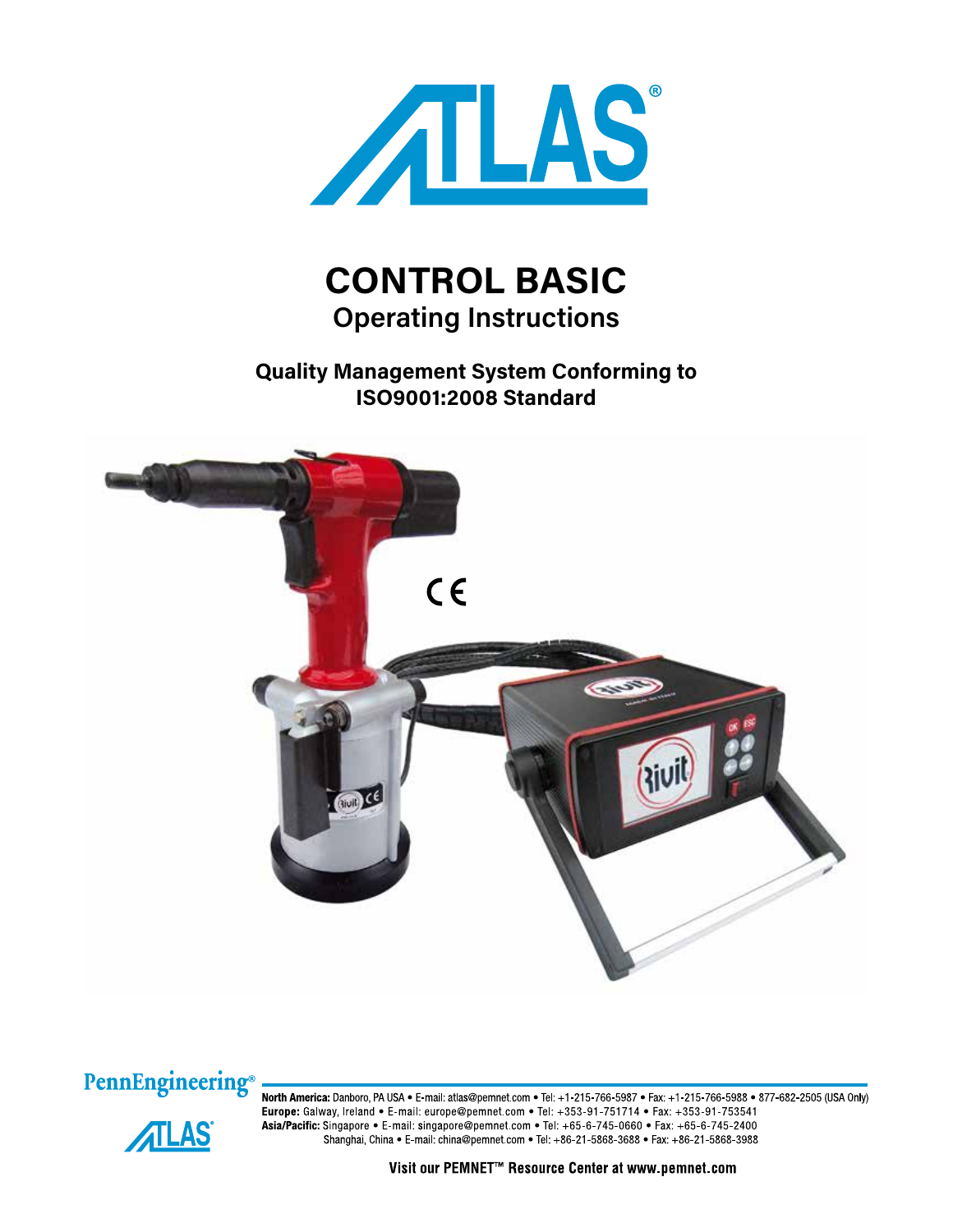

## **GENERAL INFORMATION**

## **ASSISTANCE**

For assistance concerning the use and the maintenance of the tool, or if you need to order any spare parts, contact your local authorized dealer specifying the identification/serial numbers of the tool, found on the outer casing of the control basic.

## **CERTIFICATION AND EC MARKING**

The tool is manufactured in compliance with the European Directives, which are in force when the tool itself is put on the market.

## **WARRANTY**

The warranty has a validity of 12 months, as of the date indicated on the invoice.

The warranty only covers replaced parts; labor is not included.

The following are not covered by warranty: standard accessories and tool damages caused by:

- transport and/or handling, user's mistakes,
- failed servicing/maintenance, as indicated in this manual,
- faults and/or breakages that are not attributable to tool anomalies,
- normal consumption of consumables.

The warranty is invalidated both in case of unauthorized tampering/replacements of tool components and in case of use of accessories, tools or consumables different to those recommended by the manufacturer, which could even cause injuries to the tool's user.

PennEngineering assumes responsibilities only if the tool is originally defective, but declines all forms of responsibility if the user fails to follow the instructions given.

#### **MANUAL STRUCTURE**

This instruction manual must be read with particular attention by the Customer, as the correct pre-arrangement, installation and use of the tool, are the correct basis for a good relationship between Manufacturer and Customer.

#### **PURPOSE AND CONTENTS**

The manual herein has the purpose of providing the Customer with all the information needed not only to use the tool correctly, but also to manage it self-sufficiently and safely. It includes information concerning technical aspects, operation, maintenance, spare parts and safety.

**Users and Qualified Technicians must read the instructions given herein thoroughly before starting to use the tool.** If you have any doubts on the meaning of the instructions given, please do not hesitate to contact us for further explanations.

## **RECEIVERS**

The manual herein has been written for both the operators and the technicians enabled to service the tool. Operators must not carry out jobs reserved to service and/or qualified technicians. PennEngineering is not liable for any damage deriving from the failed observance of this rule.

## **PLACING OF THE MANUAL**

This instruction manual must be kept near the tool, inside a dedicated container and, above all, away from liquids or anything else that may compromise its legibility.

#### **OPERATING SYSTEM**

The Control System is designed to allow the operator to keep monitored the placing procedure according to the set and repeatable parameters.

The component is transportable and can be placed in different positions to improve the reading.

RIVIT CONTROL BASIC: the system allows to control the fastening according to the predetermined settings made by the operator. It is equipped with: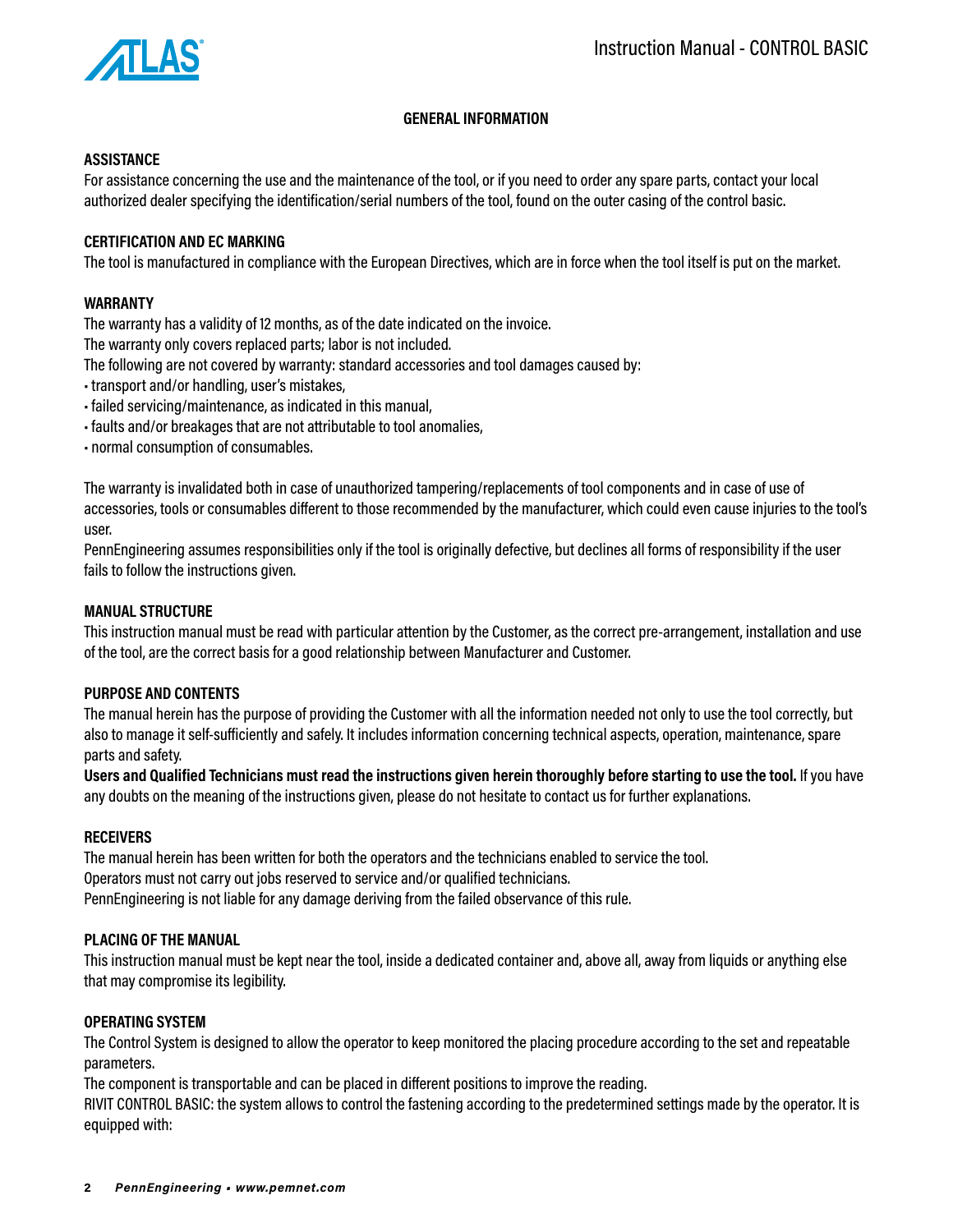

- Visual and sound alarm for right or wrong application;
- Visual and sound alarm if there is no air;
- Pneumatic valve to prevent further errors during processing and more safety devices on the system;
- Piece counter and batch counter;
- Settings directly made from the module;
- Adjustable module for better vision and ergonomics of the workstation;
- Operator interface easy to understand;
- Intervention levels with password;
- Data storage for set batches;
- Data storage whether data is OK or NOT OK for later verification.

The proposed system will allow a more precise control of the work, avoiding mistakes and oversights; the result is an improvement in productivity and in quality of work, and also a reduction in waste.

## **VIBRATION**

When used correctly, the tool does not produce any dangerous vibration.

#### **NOISE LEVEL**

The tool is designed and manufactured in such a way that the noise level is very low. The weighed equivalent continuous acoustic pressure level A in the operator position is indeed below 80 dB (A).

This information allows the tool user to better evaluate the possible risks of danger.

#### **TECHNICAL DATA**

The following table provides the technical data and features of the tool, to which you must refer when contacting the ATLAS˚ Technical Assistance Department at PennEngineering.

## **TECHNICAL DATA AND FEATURES**

| <b>WEIGHT WITHOUT TRANSFORMER</b> | 1.8 kg                      |
|-----------------------------------|-----------------------------|
| <b>WEIGHT WITH TRANSFORMER</b>    | 2.3 kg                      |
| AIR CONSUMPTION                   | 6 to 7 BAR                  |
| <b>WORKING TEMPERATURE</b>        | $+5^\circ$ to $+40^\circ$ C |
| INPUT VOLTAGE 100-240V 1.1A       | $50 - 60$ Hz                |
| <b>VIBRATIONS</b>                 | $< 2.5$ m/s2                |
| <b>NOISE LEVEL</b>                | 76 dB (A)                   |

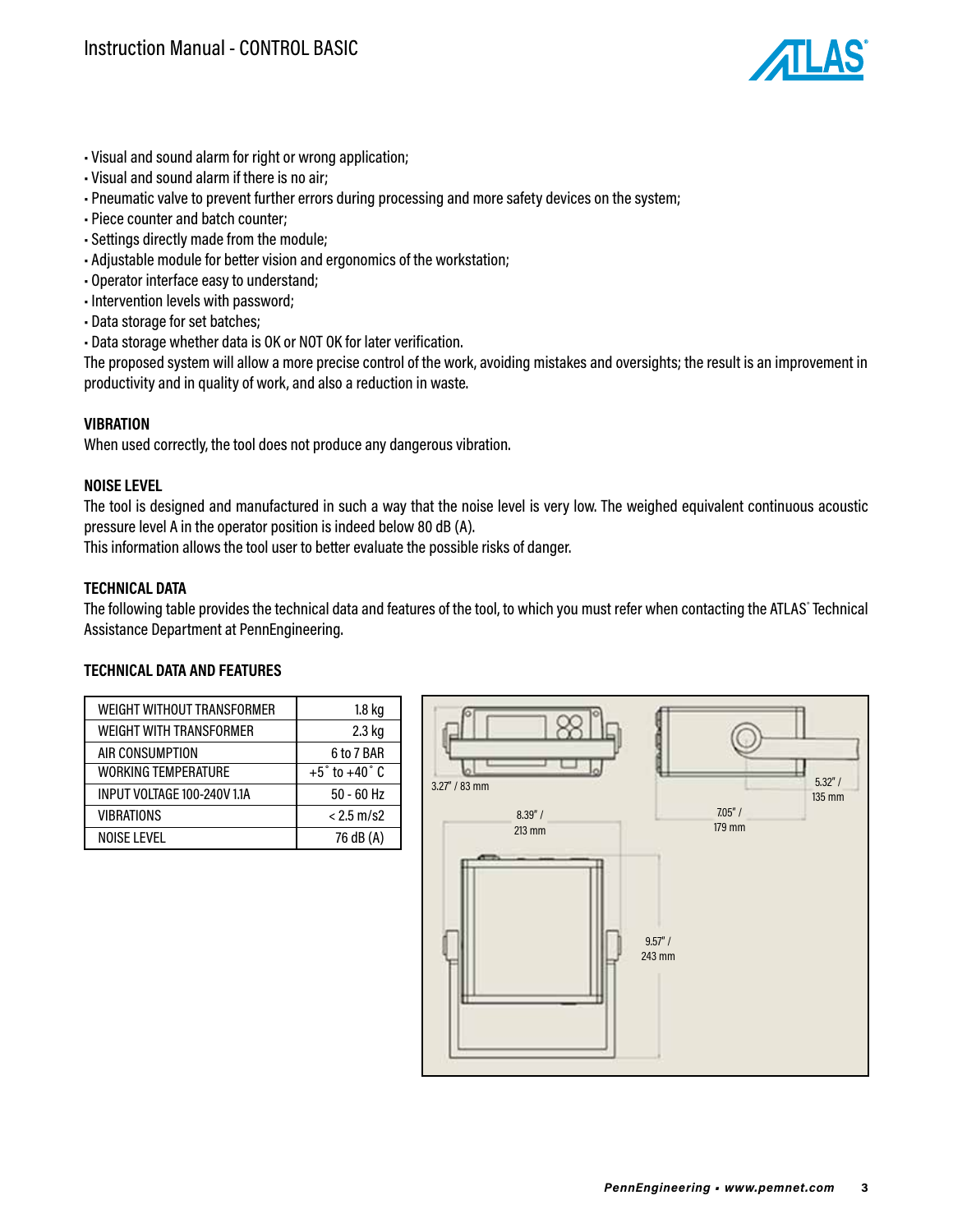

## **PROPOSED COMBINATIONS**



To view the NEWTON values expressed by the Control System, use the following references in the table:

Tool  $1 = RIV 938C$ 

Tool  $2 = RIV939C$ 

Tool  $3 = RIV 503C$ 

Tool  $4 = RIV 504C$ 

Tool  $5 = RIV 505C$ 

- Tool  $6 = RIV 506C$
- Tool  $7 =$  -------

Tool  $8 = RIV 508C$ 

Tool  $9 =$  -------

 $Tool 10 =$  -------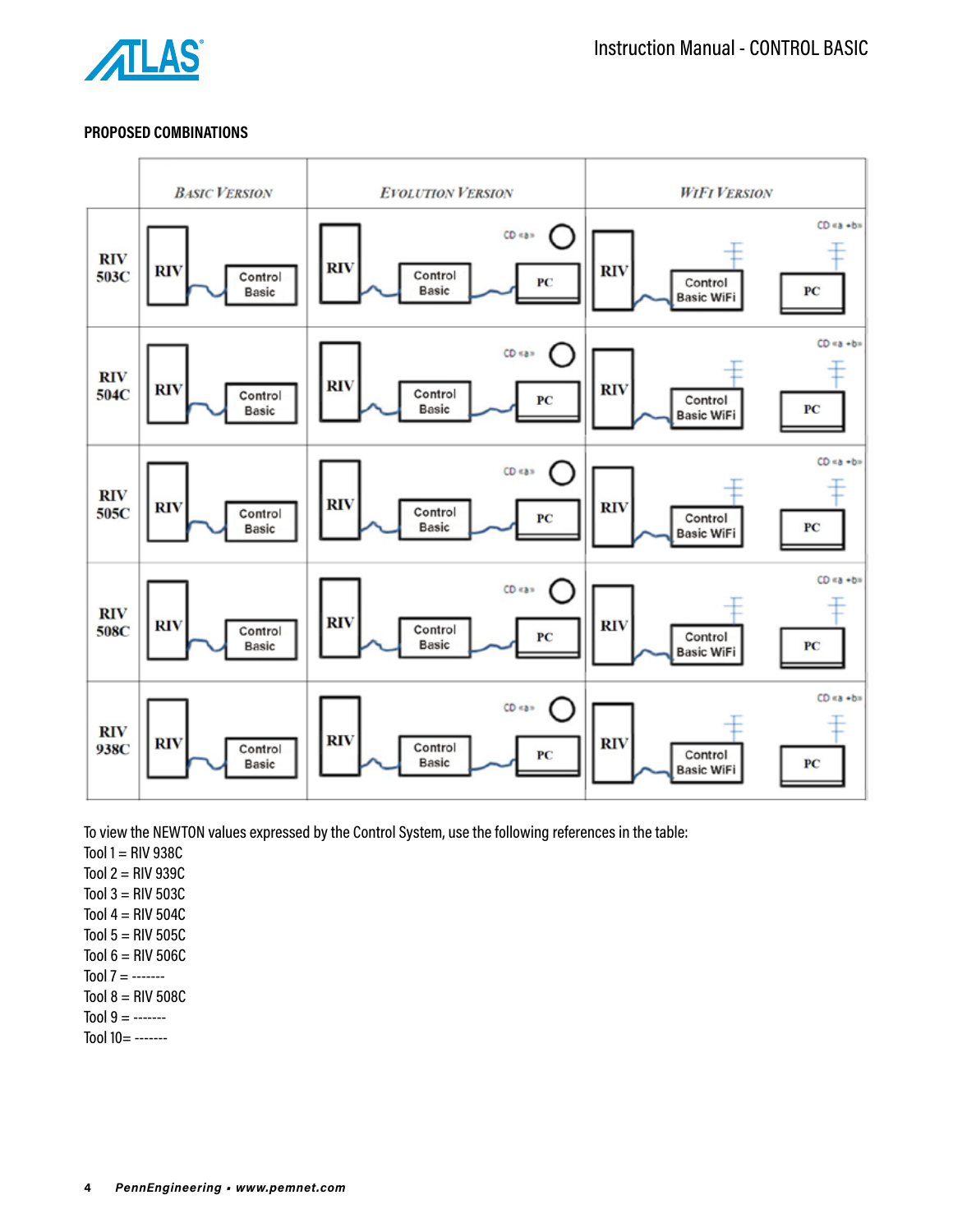

# **SPARE PARTS**

Only local authorized dealers are allowed to repair the tool.



| REF. | <b>PART NUMBER</b> | <b>QTY</b> | <b>DESCRIPTION</b>          | REF. | <b>PART NUMBER</b> | <b>QTY</b> | DESCRIPTION                |
|------|--------------------|------------|-----------------------------|------|--------------------|------------|----------------------------|
|      |                    |            | <b>HANDLE</b>               |      |                    |            | <b>ELECTRIC DRIVE</b>      |
|      |                    |            | <b>SWITCH</b>               |      |                    |            | <b>COMPLETE BACK PANEL</b> |
|      |                    |            | <b>MEMBRANE COVERING</b>    |      |                    |            | SYSTEM CONNECTION CABLE    |
|      |                    |            | <b>COMPLETE FRONT PANEL</b> |      |                    |            | TRANSFORMER                |
|      |                    |            | <b>BODY</b>                 |      |                    |            |                            |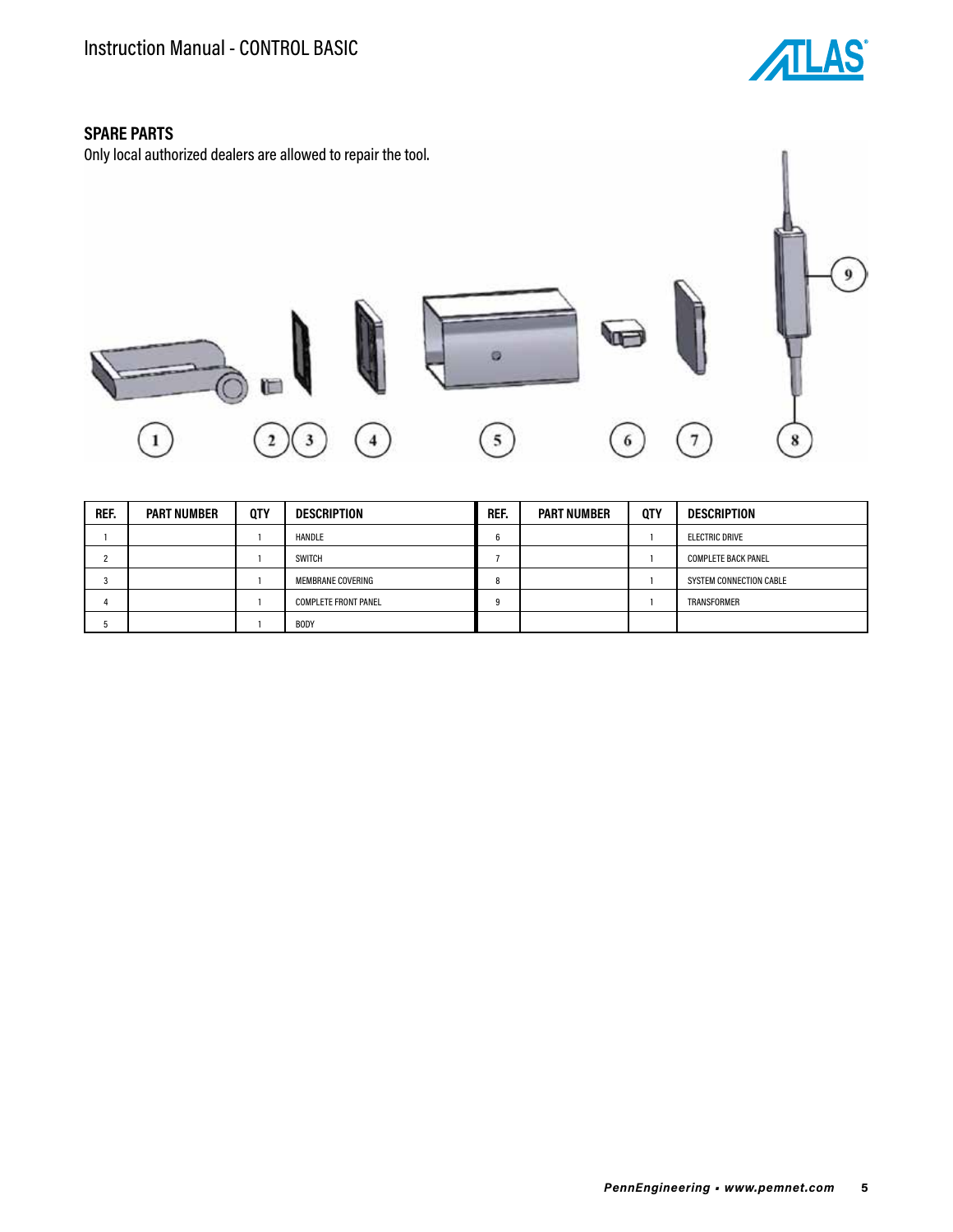

## **GENERAL WARNINGS**

The operator must read carefully the information given in the present manual, especially with regard to the safety precautions listed in this chapter. The operator must also observe the warnings listed below:

- The control system shall be used exclusively by trained personnel.
- The control system and the work area shall be kept clean and tidy.
- The control system shall be rested upright on a flat surface to prevent it from falling.
- The control system shall only be used in normal operating conditions.
- The user shall use the accessories supplied when servicing and/or adjusting the control system.
- The plates applied on the control system shall not be removed or altered.
- Unauthorized personnel shall not be allowed to touch the control system.
- Make sure that the air supply hoses are correctly sized.
- Do not drag the control system holding it by the hose when it is connected to the power supply. Keep the hose away from sources of heat and from sharp objects.
- Remember to remove service or adjustment keys after having making a repair and/or adjustment.
- Before disconnecting the compressed air hose from the tool, ensure it is not pressurized.
- Disconnect the air supply before cleaning or making repairs.
- Where possible, it is recommended to permanently mount the control system by the proper handle.
- Pay attention to possible risk of whiplash with the air supply hoses.

## **INTENDED USE**

The control system is designed exclusively to be used with the following tools: RIV938C, RIV939C, RIV503C, RIV504C, RIV505C, RIV506C, and RIV508C.

#### **UNINTENDED USE**

The control system shall not be used:

- For purposes different to those listed in previous section.
- In explosive or aggressive atmosphere or when there is an excessive amount of dust or oil in the air.
- In atmosphere subject to the risk of fire.
- When it is exposed to weather conditions.

## **RESIDUE RISK**

During the normal working cycle and when servicing the control system, the operators are exposed to some residue risks which, due to the nature of the operations to be carried out, cannot be totally eliminated.

*It is therefore absolutely crucial not to exceed the maximum pressure indicated in the technical data section.*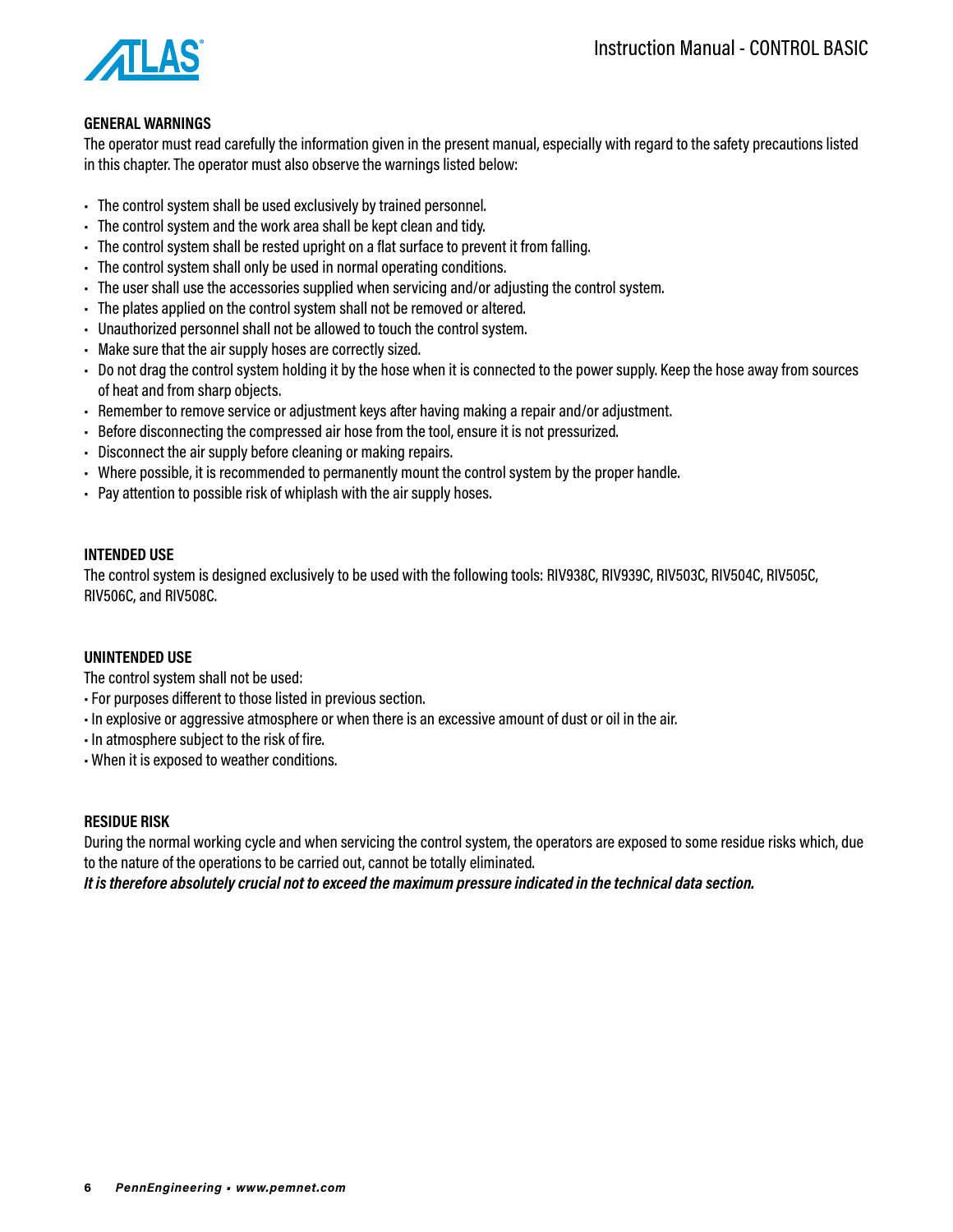

## **IDENTIFICATION/SERIAL NUMBER**

**Adhesive label indicating the model number, the name of the manufacturer and the CE marking. Model and serial number etched in the outer casing.**

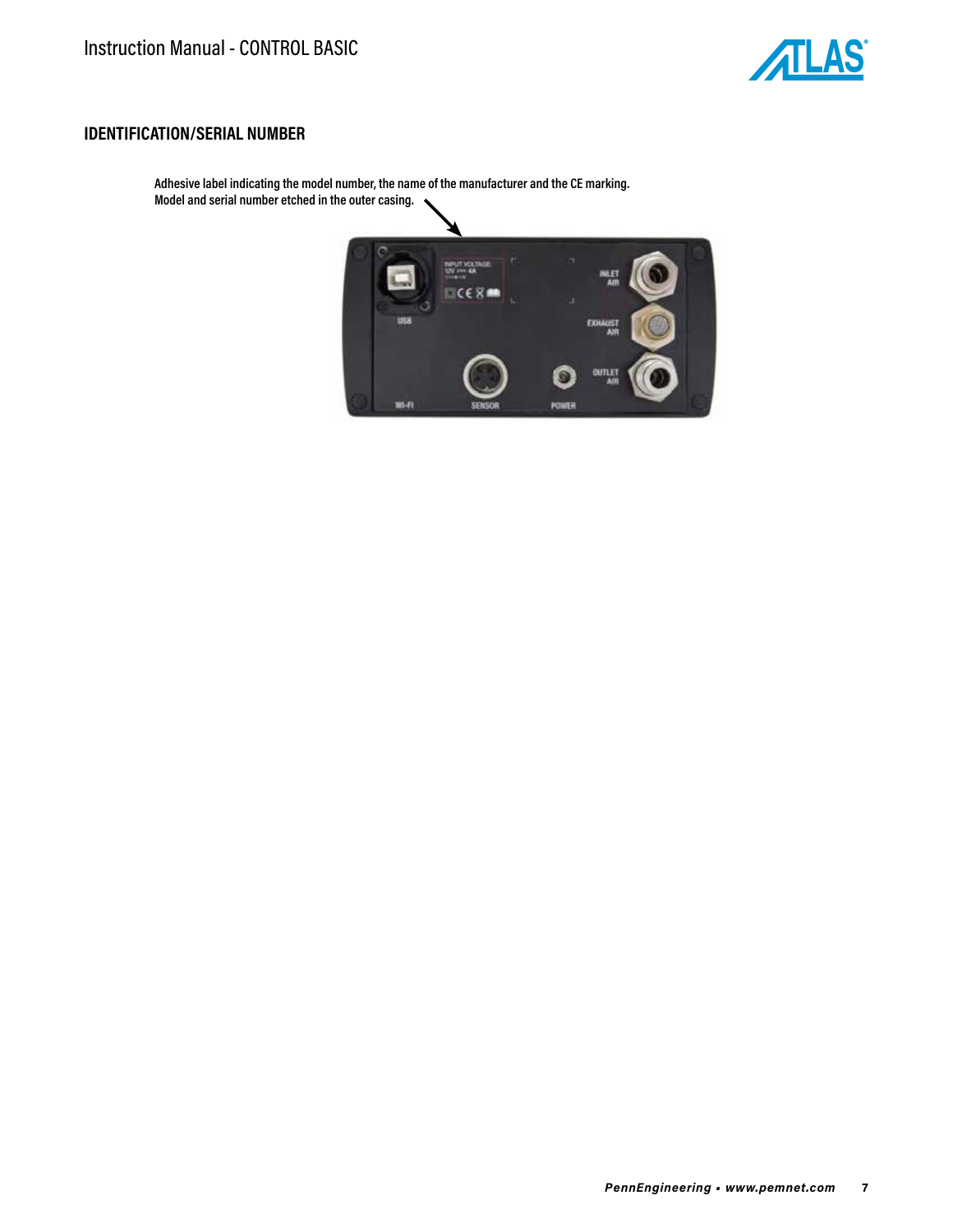

## **INSTALLATION**

The Control System can be hand carried. For safe transporting, store the tool in its case after use. Damages to the Control System caused during transport and/or handling are not covered by warranty. Repairs or replacements of damaged parts are at customer's expense.





Handle position when transporting.

Use attached hardware to mount unit to flat surface.



Handle can be used as a bracket for ceiling mounting.

# **STORAGE**

If you are not going to use the Control System for a long period of time, store as follows:

- Store the control system indoors.
- Keep the control system in its protect the Control System from impacts and stresses.
- Protect the control system from damp and excessive heat conditions.
- Keep the control system away from corrosive substances.

## **PNEUMATIC CONNECTIONS**

The pneumatic connection is made by a hose with a quick-release coupling (internal ø 5mm and external ø 8mm), to be connected to the connector supplied with the Control System. The air supply hose must be flexible and must meet the safety requirements of the pressurised products.



# **ELECTRIC CONNECTIONS**

The customer is responsible for the electrical connection of the control system. The control system must be connected to the power line with the supplied power adapter (100-240 V, 50-60 Hz), and according to technical regulations in force.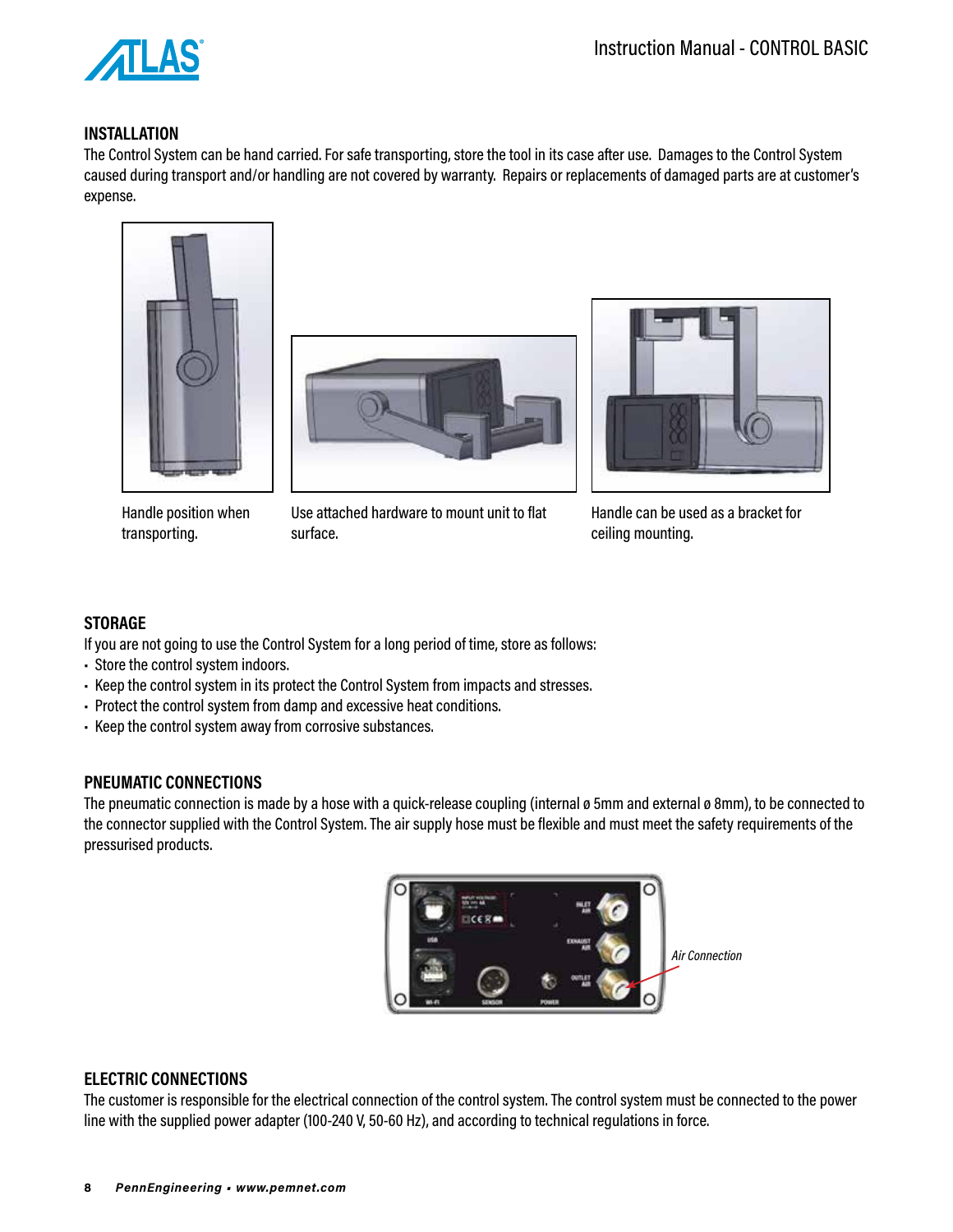

# **AIR SUPPLY**

The air supply line must be free from dirt and damp to prevent the early wear of moving components in the control system. Use dry air only.

## **PRELIMINARY INSPECTION**

Before using the control system, check the following:

- Check for damaged during transport.
- Make sure compressed air hose is properly connected to the air supply line.

## **OPERATORS**

The control system is designed to be used by one operator only. Control system operators must satisfy the requirements stated hereafter (or they must be informed and trained accordingly). They must be aware of the manual herein and of all information relevant to safety:

- They must have some general and technical education, to a sufficient level to be able to understand the manual and to interpret the drawings and the diagrams correctly.
- They must be acquainted with the main hygienic rules, and with the industrial-safety and technological instructions.
- They must have an overall knowledge of the line and of the factory in which the control system is installed.
- They must know what to do in case of emergency, where to find the individual protection means and how to use them correctly.

Service technicians must also have an appropriate technical training.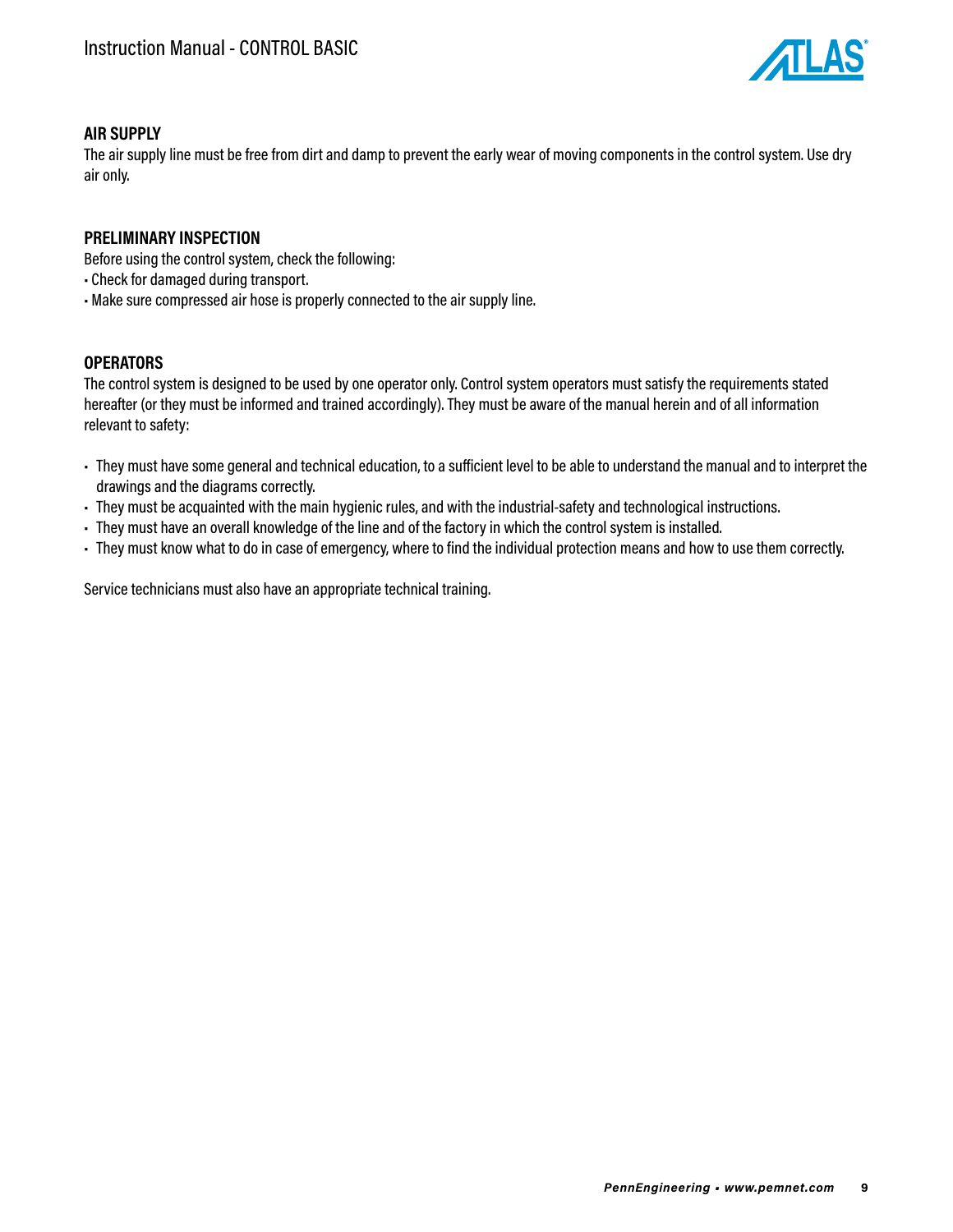

B

# **BUTTON IDENTIFICATION**

- $A = power$  switch
- $B =$  to change functions and move on the screen
- $D =$  to confirm press OK button
- C = to exit press (ESCAPE BUTTON)
- $E =$  Compressed air intake from distribution system. Hose OD 8mm. Hose ID 5mm.
- $F =$  Exhaust air
- $G =$  Compressed air outlet to the tool. Hose OD 8mm. Hose ID 5mm.
- $H =$  Connector socket to power supply
- $I =$  Connector for sensor on the tool
- L= USB port (for maintenance operations from manufacturer when needed)
- $M =$ Label
- N= Serial number

Before turning the Control System on, check the pneumatic connections and verify that the pressure getting from the distribution system is between 6 and 7 BAR; verify that the pneumatic connections, to and from the tool, are correctly assembled as indicated in section 6.4, and that pneumatic lines are not damaged or squashed.

Start power with the on/off switch A; the module emits a long beep and displays the manufacturer logo.

After the initial interval, the next page displays by default the highlighted choice WORK SETUP; with OK, you enter the page WORK SETUP, and with the arrows on the right, you change the function to choose.

#### Software release



When in Calibration or Work Setup, AIR OK indicates that air connects are correct.

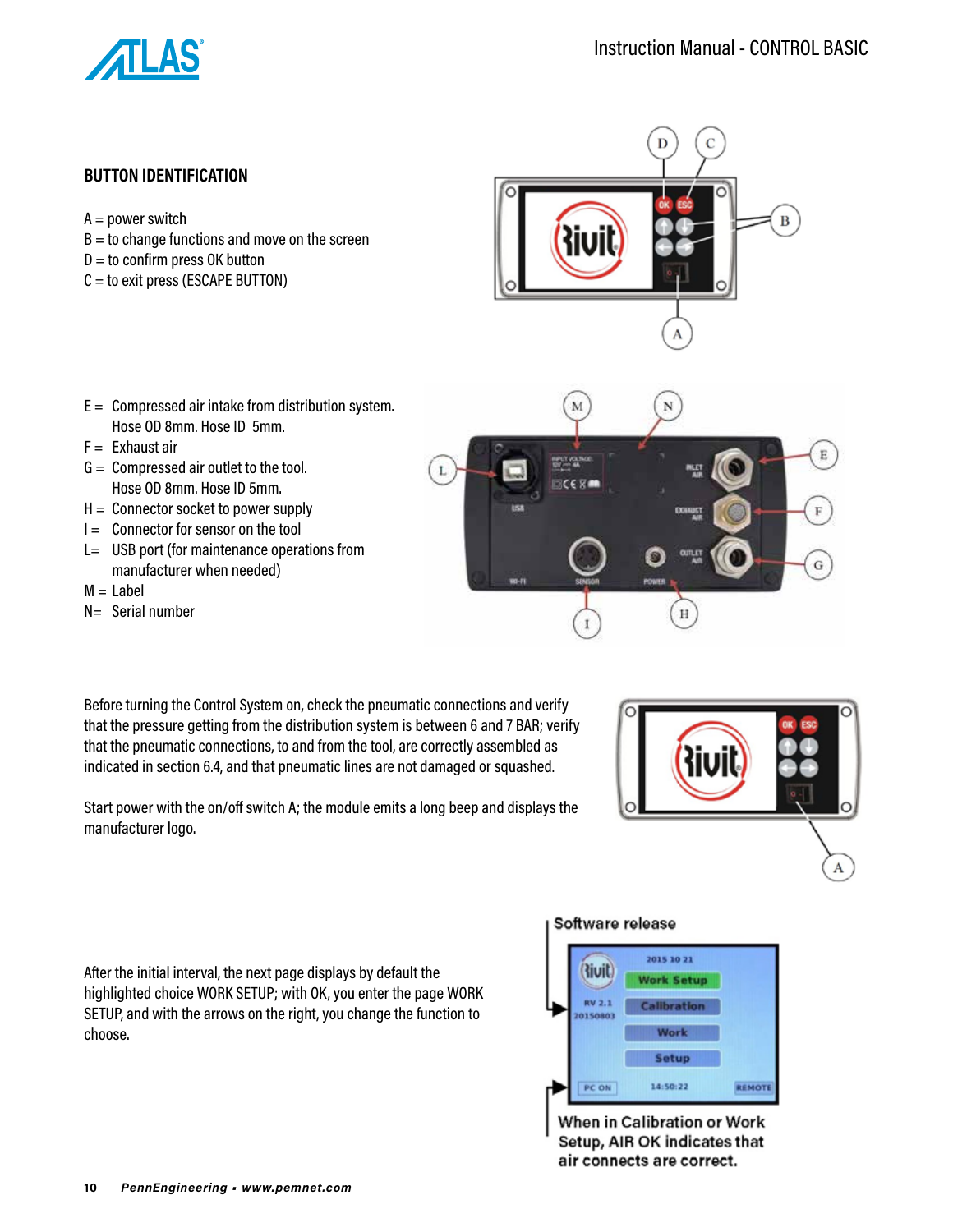

## **SETUP**

**LANGUAGE**

of the arrows, and then press OK.

On the home page, press SETUP to change the general settings of the module. Using the arrows, select SETUP and press OK to open the settings page.

The language selection is made by positioning on LANGUAGE by means





| Language | <b>Italiano</b><br>English<br>Francais<br><b>Deutsch</b><br>Español |
|----------|---------------------------------------------------------------------|
| Exit     |                                                                     |

**TIME**

While on the SETUP page select TIME, then press OK; there are many positions in various fields and you can use the UP and DOWN arrows to move, and the LEFT and RIGHT arrows to increase/reduce the values. Time is saved automatically.



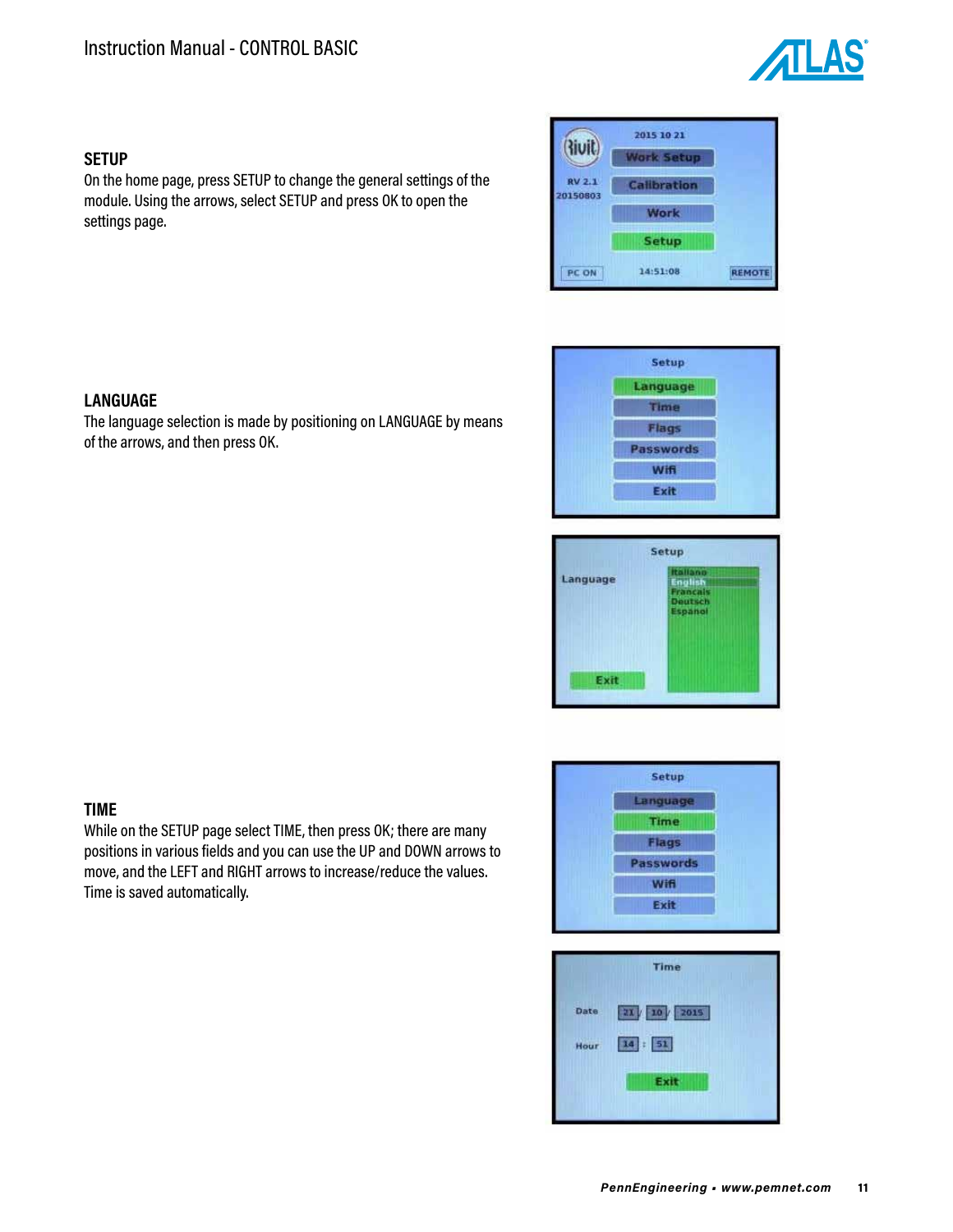

# **DISPLAY**

When in the VISUALIZATION page, you can select one of the following choices using the LEFT and RIGHT arrows: GRAPH: the acquired curve will be shown with peak values and the execution time. PEAK VALUE: shows the highest reached numeric values only. When in the MEASURE UNIT page, you can select one of the following choices using the LEFT and RIGHT arrows: NEWTON or BAR.

**Note:** The Newton value is to be considered an indicative value, even though derived from accurate comparisons.

| Setup<br>Language                     | <b>Display</b>      |                   |  |  |
|---------------------------------------|---------------------|-------------------|--|--|
| Time                                  | Visualizzazione     | Graph             |  |  |
| Flags                                 | <b>Unità misura</b> | <b>Newton</b>     |  |  |
| <b>Passwords</b>                      |                     |                   |  |  |
| Wifi                                  |                     | Exit              |  |  |
| Exit                                  |                     |                   |  |  |
| Flags                                 | <b>Display</b>      |                   |  |  |
| <b>Display</b><br><b>Tool select</b>  | Visualizzazione     | <b>Peak Value</b> |  |  |
| <b>Tolerances</b>                     | Unità misura        | <b>Newton</b>     |  |  |
| <b>NO</b><br>Valid plece beep<br>Exit |                     | Exit              |  |  |
|                                       |                     |                   |  |  |

# **TOOL SELECT**

When in the TOOL SELECT page, you can select the model of the tool. Using the arrows, choose the tool you want and click OK to confirm.



#### **TOLERANCES**

TOLERANCES allows you to change the percentage of tolerance to the peak and the intermediate position of acceptance of the working curve.



#### **VALID PIECE BEEP**

You can choose to hear a beep when the piece count is reached. Click YES, using the arrows to confirm.

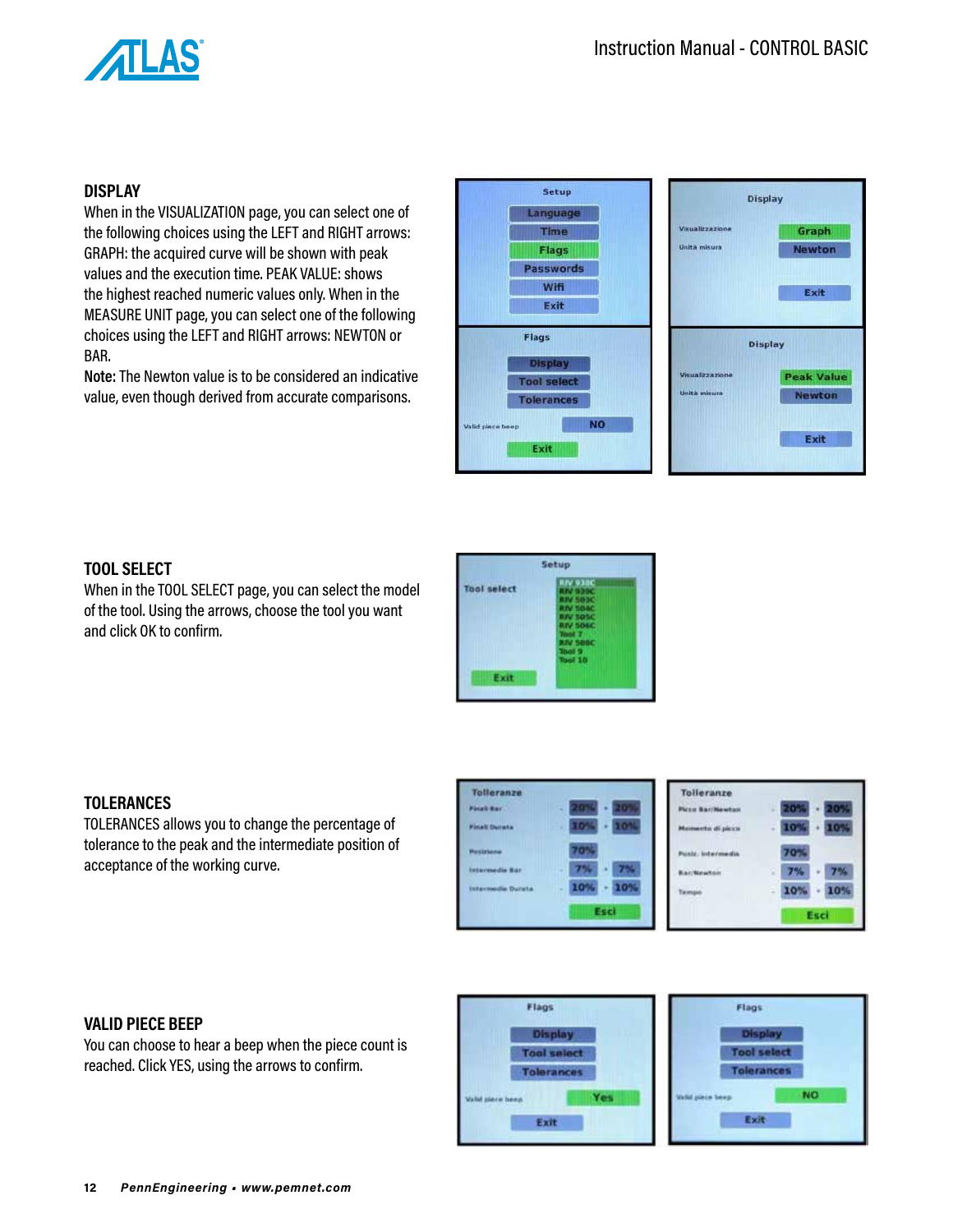

# **PASSWORD**

The module is delivered with the password levels off. The standard codes, modifiable as the operator likes, are:

• Base Password 1234 to access the Counters,

• Administrator Password 8765 to access the values of tolerance to be set and to bypass the Base Password.

To access the setup page for passwords, enter the code 8765 with the arrows on the keyboard that appears in the selected page. The preset values can be modified, use the arrows to change the

password and press the OK button.

If you want to disable all levels of password and have free access to all pages and functions, go to ACTIVE PASSWORD to make the change by using the up and down arrows.

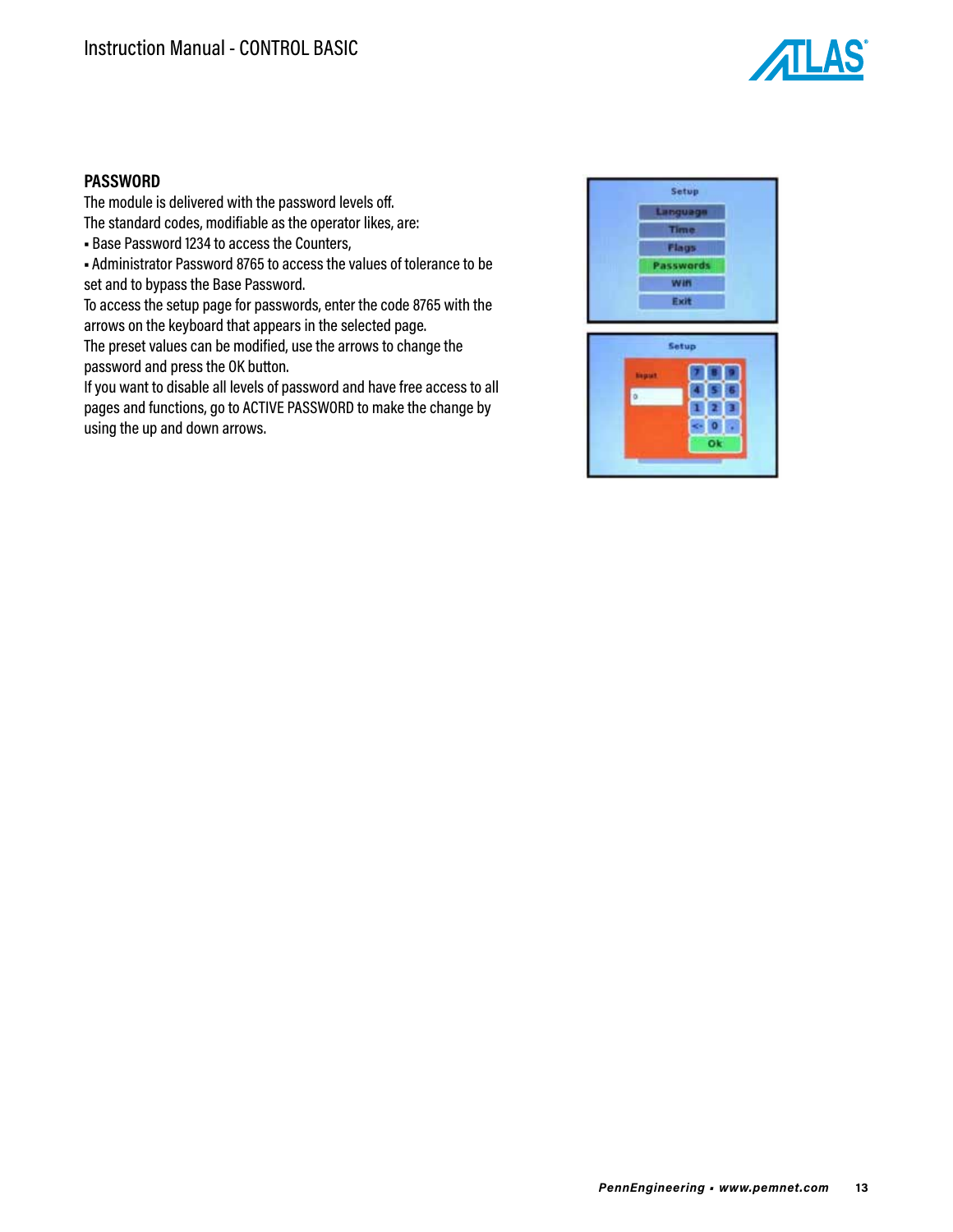

# **WORK SETUP**

Choose PIECES A and you can choose which process to use moving with the up and down arrows.

To confirm press OK.

Choose NAME to name your work.

Choose COUNTERS and set the number of batches and the relevant pieces/batch needed.

The first line shows the information relevant to the job. BATCHES (is the number of batches that you are processing), TOTALS (is the sum of all controlled pieces), PIECES (is the total number of installed pieces, both valid and failed), VALID (reports only the number of pieces that conform to the curve recorded during calibration), WRONG (reports only the pieces that do not conform to the curve recorded during calibration).

TOLERANCE, set in SETUP, remains the same for all processes.

Exit WORK SETUP by pressing EXIT, and confirm with OK.

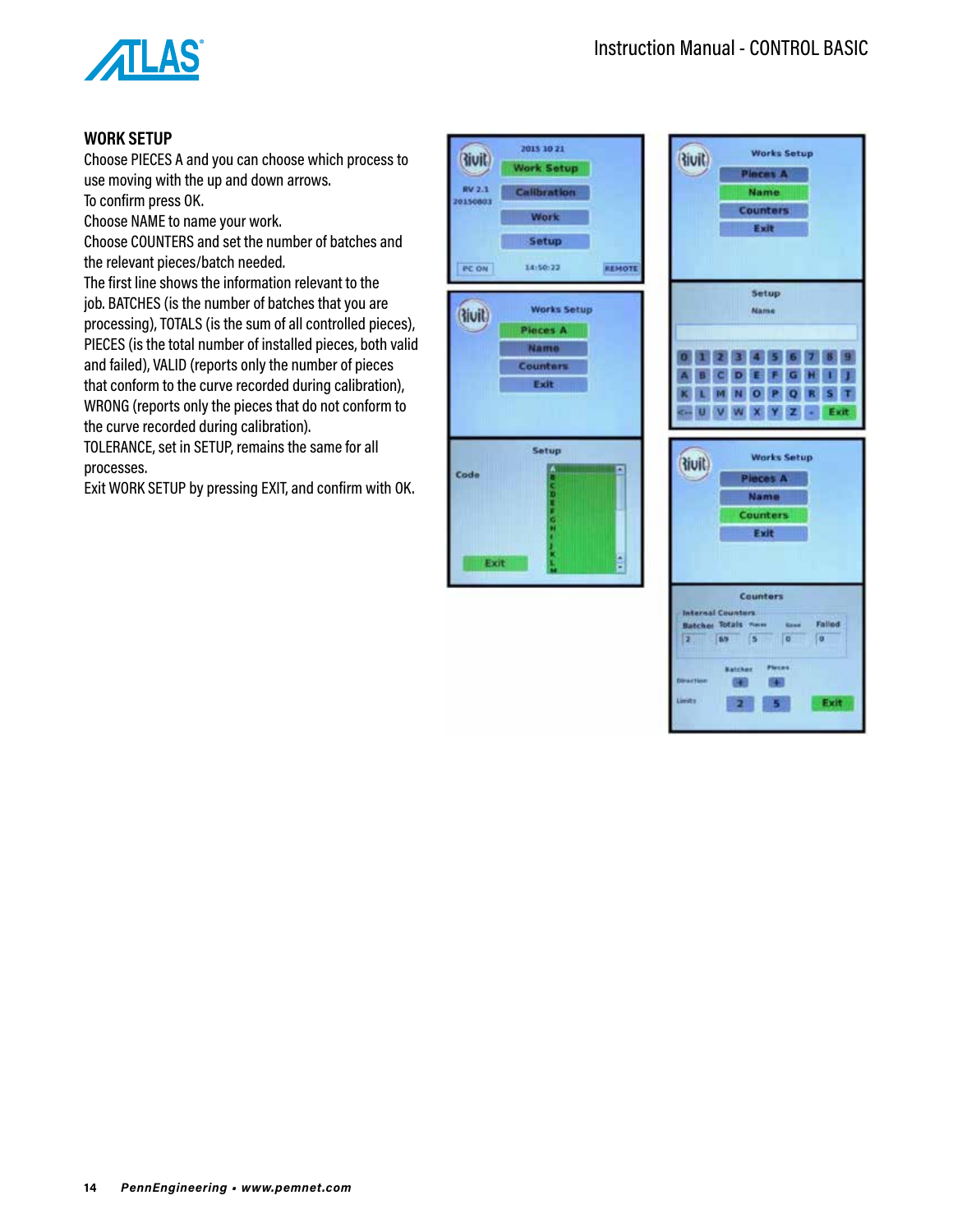

## **WORK**

During the working phase, a curve indicating the acquisition of the piece is superimposed on the curve of reference accepted in the calibration phase.

This shows whether the peak and the mid-range of the curve are within the set tolerances.

The left column displays the data relevant to the pieces of the batch: VALID (is the sum of the correct pieces), WRONG (is the sum of the wrong pieces ),

TOTALS (is the sum of all controlled pieces), TO DO (indicates how may pieces are left to complete the batch).

In the event that a piece proves WRONG you can chose :

• CONFIRM: to confirm the detected error;

• ACCEPT: to accept the detected error as valid;

• CLEAR: to erase the workpiece without changing the counters (as if it has was not been worked);

• EXTEND: to change the TOLERANCES so that the curve is accepted. The graph displays now the following of abbreviations:

• EP: indicates the error in pressure/force;

• ET: INDICATES the error in the duration of the operation.







## **BATCH END**

When the quantity of set pieces has been reached, the compressed air supply to the tool is turned off and only the EXIT command remains operative to return to the main screen.

If the repetition of the batch is not active, you must reload the counters in order to continue with another batch.